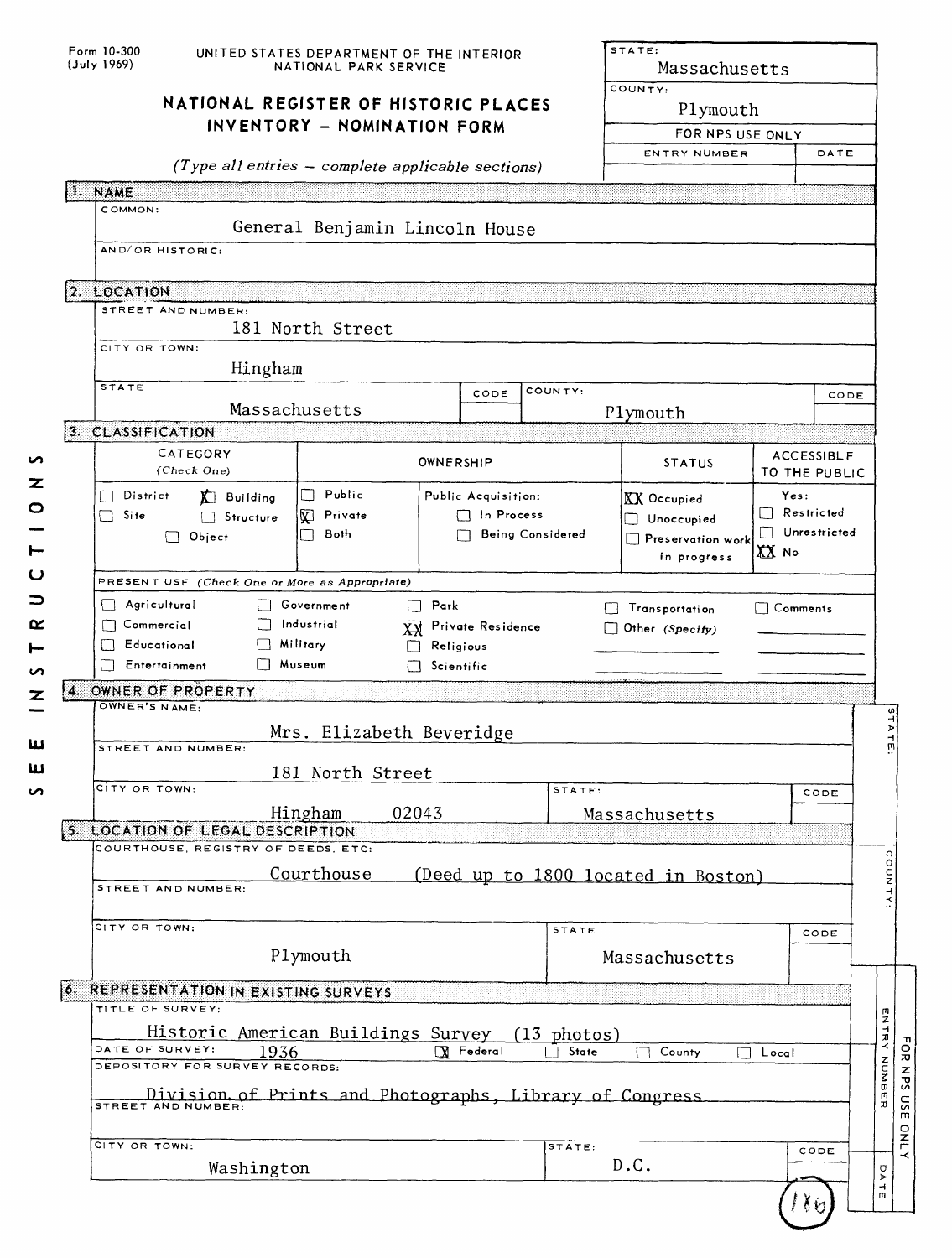|                  |            | (Check One)   |           |  |              |              |                         |  |  |  |
|------------------|------------|---------------|-----------|--|--------------|--------------|-------------------------|--|--|--|
| <b>CONDITION</b> | Excellent  | Good<br>br tr | Fair      |  | Deteriorated | $\Box$ Ruins | Unexposed               |  |  |  |
|                  |            | (Check One)   |           |  |              |              | (Check One)             |  |  |  |
|                  | vv Altered |               | Unaltered |  |              | Moved        | <b>VV</b> Original Site |  |  |  |

The General Benjamin Lincoln House is a rectangular-shaped, two-story frame structure with a gable roof, two interior fireplaces, and clapboarded walls. This organic growth house reached its final form in three steps. Thomas Lincoln started the dwelling in 1637 by erecting that portion of the present house which now comprises the two rooms (the early kitchen and borning, now small dining,room) in the northeast corner. In 1715 the house was greatly enlarged and given an L-shape by the addition of a large kitchen on the main axis at the west end of the original house, and, also, by building a new main dining room and stair hall on the south (front) side of the new kitchen. In 1790 General Lincoln added the present center stairhall and parlor in the southeast (front) corner of the house. His additions brought the structure to its present rectangular shape, with the rooms arranged in two tiers. Sevenbays wide and two-bays deep, the 1790 additions gave the main (south) facade a balanced Georgian appearance.

The center door, topped by a flat pediment, opens into the 1790 stair hall, which extends half way through the house. To the right (east) of the hall is the large 1790 parlor and to the north (behind) are the 1637 kitchen and 1637 borning room or small dining room. The fireplaces walls in these three rooms are fully panelled; there is wainscoting on the other walls, and the floors are of wide board. The early kitchen contains a stairs, and fireplace in the front parlor is faced with blue deft tiles. To the left (west) of the center hall is a smaller 1715 stair hall (The house has seven stairs!) and beyond this, the 1715 main dining room, which also has a fully panelled fireplace wall and wainscoting on the other walls. Behind (north) of the main dining room is the large kitchen which was added in 1715. There are seven bedrooms on the second floor.

The house has been in the possession of the same family for more than 300 years, has undergone very few alterations, and has never been restored. The house is furnished with the original Lincoln furniture and contains many of the General's personal items. Used as a private residence, the General Benjamin Lincoln House is not open to visitors.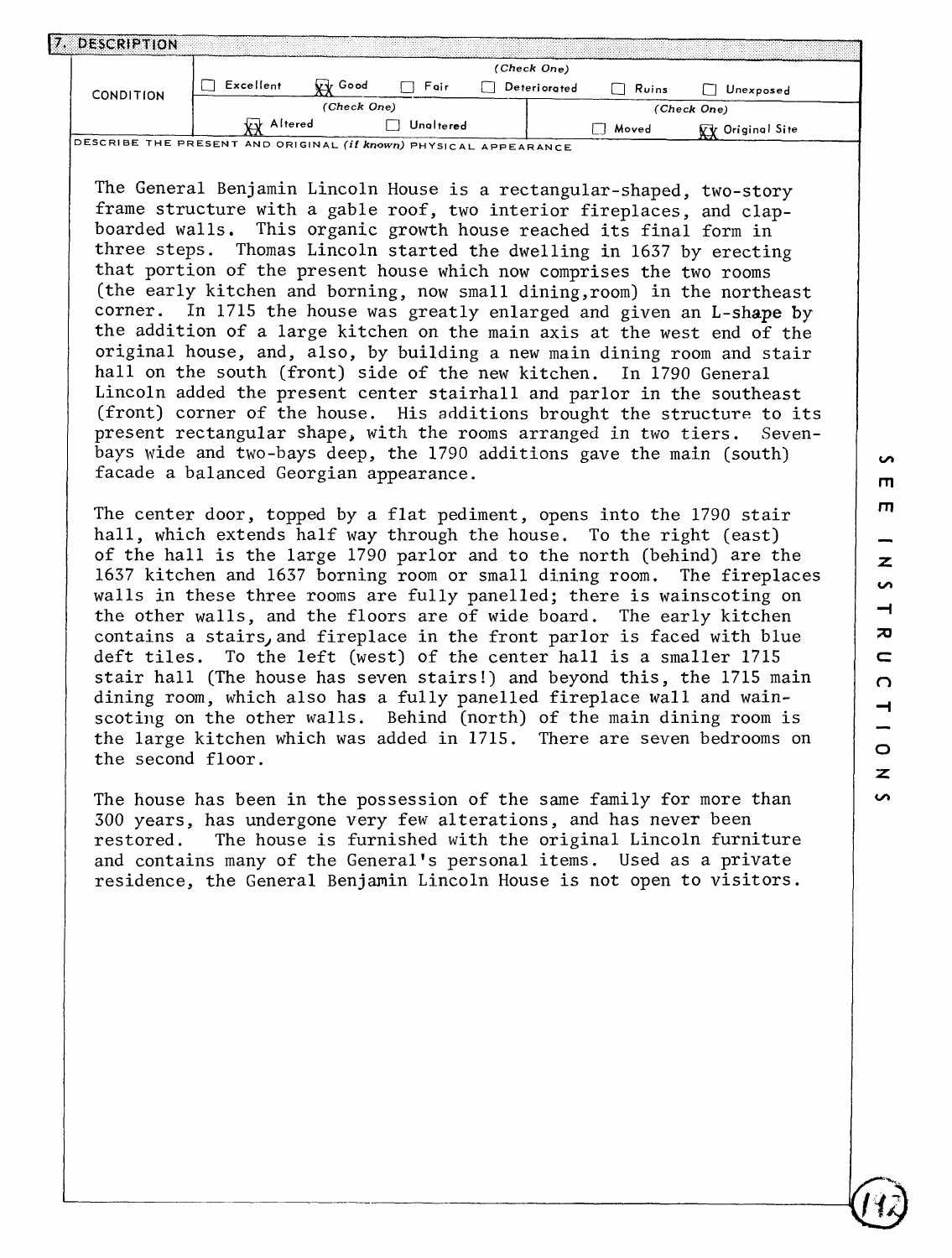| . SIGNIFICANCE                                           |                    |                      |                        |
|----------------------------------------------------------|--------------------|----------------------|------------------------|
| PERIOD (Check One or More as Appropriate)                |                    |                      |                        |
| Pre-Columbion                                            | 16th Century       | 18th Century<br>IX I | 20th Century           |
| 15th Century                                             | 17th Century       | 19th Century         |                        |
| SPECIFIC DATE(S) (If Applicable and Known)               |                    |                      |                        |
| AREAS OF SIGNIFICANCE (Check One or More as Appropriate) |                    |                      |                        |
| Abor iginol                                              | Educotion          | Politicol            | Urbon Plonning         |
| Prehistoric                                              | Engineering        | Religion/Phi.        | Other (Specify)<br>I F |
| <b>Historic</b><br>U                                     | Industry           | losophy              |                        |
| Agriculture                                              | Invention          | Science              |                        |
| Architecture                                             | Londscope          | Sculpture            |                        |
| Art                                                      | Architecture       | Sociol/Humon-        |                        |
| Commerce                                                 | Literoture         | itorion              |                        |
| Communications                                           | <b>XX Militory</b> | Theoter              |                        |
| Conservotion                                             | Music              | Tronsportotion       |                        |

**STATEMENT OF SIGNIFICANCE** 

The home from 1733 to 181Q of Benjamin Lincoln, Major General of the Continental Army during the War for Independence.

#### History

Benjamin Lincoln was born in Hingham, Massachusetts, in 1733. He received only a common-school education in Hingham; he married in 1756 and had 11 children by this union. In July 1755 Lincoln became an adjutant of the 3rd Regiment of Suffolk County; he was commissioned major in 1762, and lieutenant colonel in 1772. A farmer, Lincoln was chosen town clerk in 1757 and justice of the peace in 1762. He was a member of the Massachusetts legislature in 1772 and 1773 and sat in the provincial congress of 1774 and 1775. He was elected secretary of that body and a member of the committee on supplies, and for a short time in 1775, during the absence of Joseph Warren, he acted as its president.

In February 1776 Lincoln was appointed a brigadier general in the Massachusetts militia and promoted to major general in May 1776. On August 2, 1776 he was given the command of the Massachusetts troops stationed near Boston and in September 1776 was placed in command of  $K\!\!\!\!N\!\!\!\!>$ militia division sent to reinforce Washington's army at New York. Lincoln took part in the operations around White Plains and won Washington's good opinion. On February 19, 1777 Lincoln was made a major-general in the Continental Army and in June served with Washington's army in the operations around Philadelphia. In July Washington ordered him to join the Northern army and assist Major General Philip Schuyler in opposing the advance of Burgoyne's army. Arriving at Saratoga on July 30, Lincoln's orders from Schuyler, dated July 31, read as follows:

"Col. (Seth) Warner is on the Grants (Vermont) with a small body of Continental troops, some militia, and expects to be reinforced in a day or two by Gen. (John) Stark, with a body of militia from New Hampshire. You will please to repair to Manchester (Vermont), the place where the troops above mentioned are collected and collecting, and take the command of the whole. As General Burgoyne is advancing towards us, and a movement of a body of troops from the Grants towards Skenesboro (Whitehall,

(continued)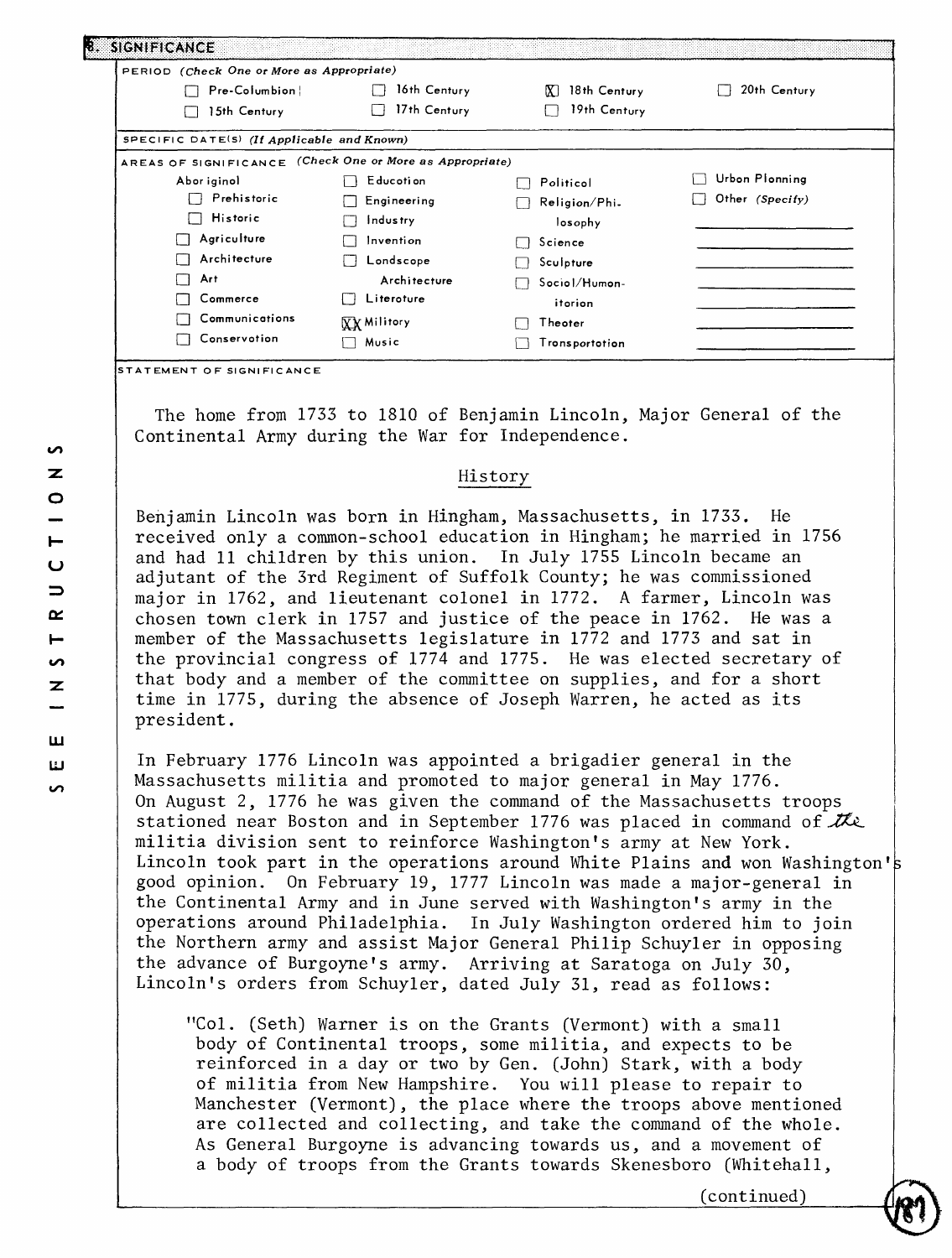|                                                                        |                                                                                                                 |          |                                        | 9. MAJOR BIBLIOGRAPHICAL REFERENCES |                         |              |      |   |                                                  |                    |                                                                                    |      |                                                                                                                                                                                                                                      |      |
|------------------------------------------------------------------------|-----------------------------------------------------------------------------------------------------------------|----------|----------------------------------------|-------------------------------------|-------------------------|--------------|------|---|--------------------------------------------------|--------------------|------------------------------------------------------------------------------------|------|--------------------------------------------------------------------------------------------------------------------------------------------------------------------------------------------------------------------------------------|------|
|                                                                        | Dictionary of American Biography, Vol. XI, 259-261.                                                             |          |                                        |                                     |                         |              |      |   |                                                  |                    |                                                                                    |      |                                                                                                                                                                                                                                      |      |
| Massachusetts, A Guide to Its Place and People (American Guide Series) |                                                                                                                 |          |                                        |                                     |                         |              |      |   |                                                  |                    |                                                                                    |      |                                                                                                                                                                                                                                      |      |
| (Boston, 1937), 622.                                                   |                                                                                                                 |          |                                        |                                     |                         |              |      |   |                                                  |                    |                                                                                    |      |                                                                                                                                                                                                                                      |      |
|                                                                        |                                                                                                                 |          |                                        |                                     |                         |              |      |   |                                                  |                    |                                                                                    |      |                                                                                                                                                                                                                                      |      |
|                                                                        |                                                                                                                 |          |                                        |                                     |                         |              |      |   |                                                  |                    |                                                                                    |      | Christopher Ward, The War of the Revolution (2 vols., New York, 1952),                                                                                                                                                               |      |
|                                                                        |                                                                                                                 |          |                                        |                                     |                         |              |      |   | 594, 681-705, 712, 715, 719, 748, 880, 886, 894. |                    |                                                                                    |      | I, 260, 321, 329, 334, 420, 424, 497, II, 500, 523-24, 532, 561,                                                                                                                                                                     |      |
|                                                                        |                                                                                                                 |          |                                        |                                     |                         |              |      |   |                                                  |                    |                                                                                    |      |                                                                                                                                                                                                                                      |      |
|                                                                        | 10. GEOGRAPHICAL DATA                                                                                           |          |                                        |                                     |                         |              |      |   |                                                  |                    |                                                                                    |      |                                                                                                                                                                                                                                      |      |
|                                                                        | LATITUDE AND LONGITUDE COORDINATES<br>DEFINING A RECTANGLE LOCATING THE PROPERTY                                |          |                                        |                                     |                         |              |      | O |                                                  |                    |                                                                                    |      | LATITUDE AND LONGITUDE COORDINATES<br>DEFINING THE CENTER POINT OF A PROPERTY                                                                                                                                                        |      |
| CORNER                                                                 |                                                                                                                 | LATITUDE |                                        |                                     | LONGITUDE               |              |      | R |                                                  | LATITUDE           | OF LESS THAN TFN ACRES                                                             |      | LONGITUDE                                                                                                                                                                                                                            |      |
|                                                                        | Degrees Minutes Seconds   Degrees Minutes Seconds                                                               |          |                                        |                                     |                         |              |      |   |                                                  |                    | Degrees Minutes Seconds                                                            |      | Degrees Minutes Seconds                                                                                                                                                                                                              |      |
| NW                                                                     | $\circ$                                                                                                         | $\cdot$  |                                        |                                     | ۰                       |              |      |   | $\circ$                                          | $\bullet$          |                                                                                    |      | $\mathbf{o}$                                                                                                                                                                                                                         |      |
| <b>NE</b>                                                              | $\circ$<br>$\circ$                                                                                              | $\cdot$  | $\boldsymbol{\mu}$<br>$\boldsymbol{r}$ |                                     | ۰<br>۰                  |              |      |   | 42                                               | 14                 | 35                                                                                 | 70   | 53                                                                                                                                                                                                                                   | 35   |
| SE<br><b>SW</b>                                                        | $\mathbf{Q}$                                                                                                    |          |                                        |                                     |                         |              |      |   |                                                  |                    |                                                                                    |      |                                                                                                                                                                                                                                      |      |
|                                                                        | APPROXIMATE ACREAGE OF NOMINATED PROPERTY:                                                                      |          |                                        |                                     |                         |              |      |   | $1/2$ acre                                       |                    |                                                                                    |      |                                                                                                                                                                                                                                      |      |
|                                                                        |                                                                                                                 |          |                                        |                                     |                         |              |      |   |                                                  |                    | LIST ALL STATES AND COUNTIES FOR PROPERTIES OVERLAPPING STATE OR COUNTY BOUNDARIES |      |                                                                                                                                                                                                                                      |      |
| STATE:                                                                 |                                                                                                                 |          |                                        |                                     |                         |              | CODE |   | COUNTY                                           |                    |                                                                                    |      |                                                                                                                                                                                                                                      | CODE |
| STATE:                                                                 |                                                                                                                 |          |                                        |                                     |                         | CODE         |      |   | COUNTY:                                          |                    |                                                                                    |      |                                                                                                                                                                                                                                      | CODE |
|                                                                        |                                                                                                                 |          |                                        |                                     |                         |              |      |   |                                                  |                    |                                                                                    |      |                                                                                                                                                                                                                                      |      |
| STATE:                                                                 |                                                                                                                 |          |                                        |                                     |                         | CODE         |      |   | COUNTY:                                          |                    |                                                                                    |      |                                                                                                                                                                                                                                      | CODE |
|                                                                        |                                                                                                                 |          |                                        |                                     |                         |              |      |   |                                                  |                    |                                                                                    |      |                                                                                                                                                                                                                                      |      |
| STATE:                                                                 |                                                                                                                 |          |                                        |                                     |                         |              |      |   |                                                  |                    |                                                                                    |      |                                                                                                                                                                                                                                      |      |
|                                                                        |                                                                                                                 |          |                                        |                                     |                         |              | CODE |   | COUNTY:                                          |                    |                                                                                    |      |                                                                                                                                                                                                                                      | CODE |
|                                                                        |                                                                                                                 |          |                                        |                                     |                         |              |      |   |                                                  |                    |                                                                                    |      |                                                                                                                                                                                                                                      |      |
|                                                                        | 11. FORM PREPARED BY<br>NAME AND TITLE:                                                                         |          |                                        |                                     |                         |              |      |   |                                                  |                    |                                                                                    |      |                                                                                                                                                                                                                                      |      |
|                                                                        |                                                                                                                 |          |                                        |                                     |                         |              |      |   | Charles W. Snell, Survey Historian               |                    |                                                                                    |      |                                                                                                                                                                                                                                      |      |
| <b>ORGANIZATION</b>                                                    |                                                                                                                 |          |                                        |                                     |                         |              |      |   |                                                  |                    | Division of History, Office of Archeology and                                      | DATE |                                                                                                                                                                                                                                      |      |
|                                                                        |                                                                                                                 |          |                                        |                                     |                         |              |      |   |                                                  |                    | Historic Preservation, National Park Service                                       |      | 2/18/72                                                                                                                                                                                                                              |      |
|                                                                        | STREET AND NUMBER:                                                                                              |          |                                        |                                     |                         |              |      |   |                                                  |                    |                                                                                    |      |                                                                                                                                                                                                                                      |      |
|                                                                        |                                                                                                                 |          |                                        |                                     | 801 - 19th Street, N.W. |              |      |   | STATE                                            |                    |                                                                                    |      |                                                                                                                                                                                                                                      | CODE |
|                                                                        |                                                                                                                 |          |                                        | Washington                          |                         |              |      |   |                                                  | D.C.               |                                                                                    |      |                                                                                                                                                                                                                                      |      |
| CITY OR TOWN:                                                          | 12. STATE LIAISON OFFICER CERTIFICATION                                                                         |          |                                        |                                     |                         |              |      |   |                                                  |                    |                                                                                    |      | NATIONAL REGISTER VERIFICATION                                                                                                                                                                                                       |      |
|                                                                        |                                                                                                                 |          |                                        |                                     |                         |              |      |   |                                                  |                    |                                                                                    |      |                                                                                                                                                                                                                                      |      |
|                                                                        | As the designated State Liaison Officer for the Na-                                                             |          |                                        |                                     |                         |              |      |   |                                                  |                    |                                                                                    |      | I hereby certify that this property is included in the                                                                                                                                                                               |      |
|                                                                        | tional Historic Preservation Act of 1966 (Public Law                                                            |          |                                        |                                     |                         |              |      |   |                                                  | National Register. |                                                                                    |      |                                                                                                                                                                                                                                      |      |
|                                                                        | 89-665). I hereby nominate this property for inclusion                                                          |          |                                        |                                     |                         |              |      |   |                                                  |                    |                                                                                    |      |                                                                                                                                                                                                                                      |      |
|                                                                        | in the National Register and certify that it has been<br>evaluated according to the criteria and procedures set |          |                                        |                                     |                         |              |      |   |                                                  |                    |                                                                                    |      |                                                                                                                                                                                                                                      |      |
|                                                                        | forth by the National Park Service. The recommended                                                             |          |                                        |                                     |                         |              |      |   |                                                  |                    |                                                                                    |      | Chief, Office of Archeology and Historic Preservation                                                                                                                                                                                |      |
|                                                                        | level of significance of this nomination is:                                                                    |          |                                        |                                     |                         |              |      |   |                                                  |                    |                                                                                    |      |                                                                                                                                                                                                                                      |      |
|                                                                        | National $\Box$                                                                                                 |          |                                        | State $\Box$                        |                         | Local $\Box$ |      |   |                                                  |                    |                                                                                    |      |                                                                                                                                                                                                                                      |      |
|                                                                        |                                                                                                                 |          |                                        |                                     |                         |              |      |   |                                                  |                    |                                                                                    |      |                                                                                                                                                                                                                                      |      |
|                                                                        | Name                                                                                                            |          |                                        |                                     |                         |              |      |   | ATTEST:                                          |                    |                                                                                    |      |                                                                                                                                                                                                                                      |      |
|                                                                        |                                                                                                                 |          |                                        |                                     |                         |              |      |   |                                                  |                    |                                                                                    |      |                                                                                                                                                                                                                                      |      |
|                                                                        |                                                                                                                 |          |                                        |                                     |                         |              |      |   |                                                  |                    |                                                                                    |      |                                                                                                                                                                                                                                      |      |
|                                                                        | Title                                                                                                           |          |                                        |                                     |                         |              |      |   |                                                  |                    |                                                                                    |      |                                                                                                                                                                                                                                      |      |
| Date _                                                                 |                                                                                                                 |          |                                        |                                     |                         |              |      |   |                                                  |                    | Keeper of The National Register                                                    |      | Date <b>Contract Contract Contract Contract Contract Contract Contract Contract Contract Contract Contract Contract Contract Contract Contract Contract Contract Contract Contract Contract Contract Contract Contract Contract </b> |      |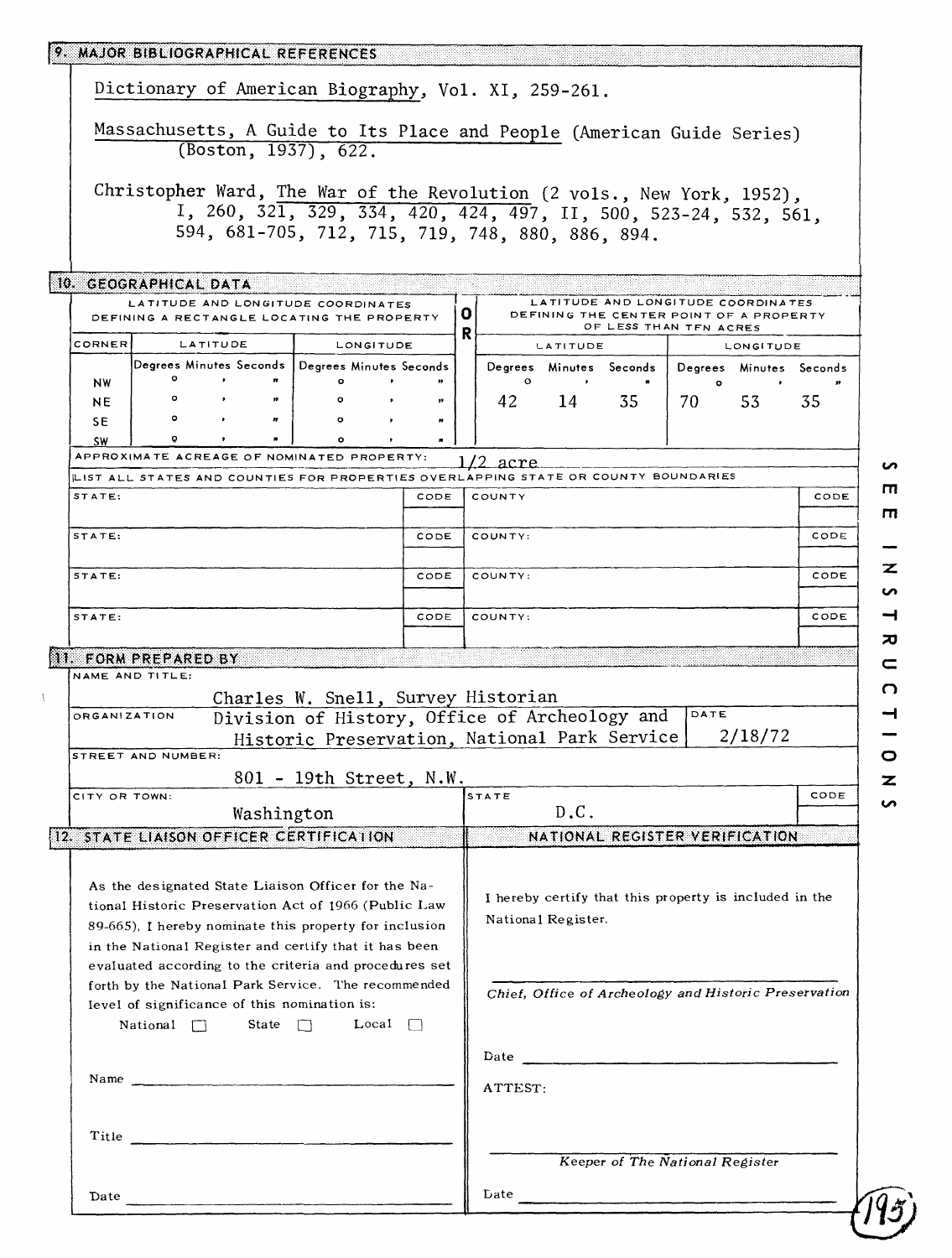**Form 10-300a (July 1969)**

STATE

Massachusetts COUNT

## **NATIONAL REGISTER OF HISTORIC PLACES**

#### **INVENTORY - NOMINATION FORM**

*(Continuation Sheet)*

|    | <u>rassaciuscccs</u> |
|----|----------------------|
| гΥ |                      |
|    | Plymouth             |

FOR NPS USE ONLY **ENTRY NUMBER** DATE

*(Number all entries)*

8. Significance; (1) General Benjamin Lincoln House

New York) will doubtless much embarrass him, and will certainly oblige him to leave a considerable force at that place, you will move towards it, if the troops you should find there, or those that may join, are in such numbers as that you can do it without risking too much..."

Proceedings of a General Court Martial...of Major General Schuyler, October 1, 1778," Collections of the New York Historical Society for the Year 1879 (New York, 1880), 182.

Stark arrived at Manchester with some 1,500 New Hampshire militia on August 7, but refused to place himself under Lincoln's command or to join Schuyler's main army at Stillwater, New York,as requested. On August 9 Stark moved to Bennington, Vermont, when he operated as an independent command. Until September 14, Lincoln remained at Manchester with about 500 men, the Green Mountain Continental Rangers and some Massachusetts militia, to form the core of a new militia force to strike at Burgoyne's flank and rear. By September 10 Lincoln had collected a force of 2,100 Massachusetts militia and on the llth advanced to Pawlet, Vermont. From here, on the 12th and 13th, where he remained with 600 men to cover the retreat, he launched his thunderbolt on the British rear- three divisions of 500 men each in a great raid.

The British with 1000 men, half English and half Germans, held Fort Ticonderoga and Mount Independence on Lake Champlain. Moving secretly through the forests Colonel Woodbridge's detachment was to strike at Skenesborough (Whitehall) and then move south through Fort Ann and to Fort Edward; Colonel Johnson's force was to strike at Mount Independence, and Colonel John Brown's division to hit at the north end of Lake George and then move north on Fort Ticonderoga. Emerging from the forests on the morning of September 18, the Americans took the enemy completely by surprise: 293 British soldiers were captured on the Ticonderoga side and 100 Americans held captive there freed. 150 batteaux, used to supply Burgoyne's army, were destroyed on Lake Champlain and 50 more batteaux, 17 gun boats, and one armed sloop on Lake George were captured. The Americans lay siege to Ticonderoga and Mount Independence from September 18 to September 22. Lacking artillery, they then withdrew. Colonel Brown's force sailed south on Lake George with 20 of the batteau, 2 guns boats, and the sloop, having destroyed the other craft. On the 24th Brown made a surprise attack on Diamond Island in Lake George, where 200 British and German soldiers with 10 cannon were stationed. After about an hour's engagement, Brown sailed to the east shore of Lake George, destroyed his boats, and retreated over the mountains to Skenesborough.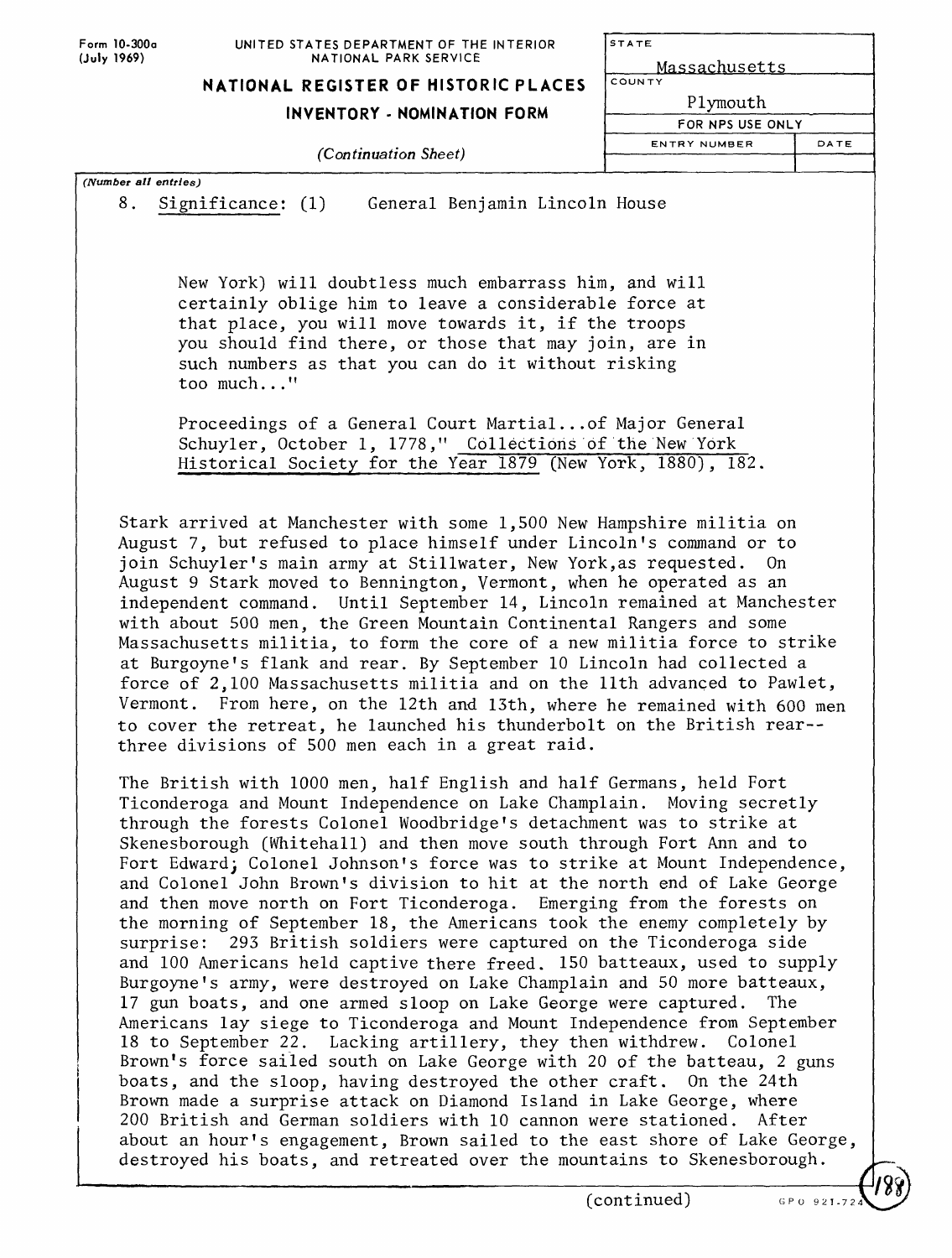Form 10-300a **(July** 1969)

#### UNITED STATES DEPARTMENT OF THE INTERIOR NATIONAL PARK SERVICE

**STATE** Massachusetts

## **NATIONAL REGISTER OF HISTORIC PLACES**

### **INVENTORY - NOMINATION FORM**

#### *(Continuation Sheet)*

| $\sqrt{(Number all entries)}$ |  |  |  |
|-------------------------------|--|--|--|

8. Significance: (2) General Benjamin Lincoln House

On the 20th, the day after the First Battle of Saratoga, Lincoln received orders from Horatio Gates, now commanding the Northern army, to join the main army at Bemis Heights with his Massachusetts militia. Lincoln arrived in camp on September 22, leaving Colonel Seth Warner's Green Mountain Ranger Regiment and the Vermont militia at White Creek. On September 23 and 24 Lincoln's militia, now 1,689 men, poured into Gates' camp from the northern raid. Burgoyne's retreat via the lakes, if he could reach them, had been cut off. On September 25 Gates placed Lincoln in command of the right wing of the main army, which was comprised of Glover's, Nixon's and Paterson's Continental brigades--about 6,400 men. In the Second Battle of Saratoga, October 7, Lincoln reinforced the left wing, which did the fighting with units from his division and manned the American fortifications.

On October 8, Lincoln took John Glover's brigade, Henry Dearborn's Light Infantry and Daniel Morgan's Virginia riflemen, and began moving up the west side of the Hudson in an effort to block Burgoyne's retreat. While reconnoitering the rear of the British army for this purpose, Lincoln was badly wounded in the leg by a party of British, and the expedition then returned to the American camp. He was carried to Hingham, where he remained for some ten months. The leg was improperly set and when healed, was shorter than the other. He had to use a crutch in order to walk the remainder of his life.

In August 1778 Lincoln was declared fit for duty and rejoined Washington's army. On September 25, 1778, Lincoln was appointed to the command of the American army in the Southern department. Arriving at Purysburg, South Carolina, on the Savannah River, Lincoln's army in January 1779, totalled 3,639 men, of whom 1,121 were Continentals and the remainder militia. He maneuvered in between northern Georgia and Charleston, South Carolina, until Admiral Comte d'Estaing with the French fleet and 6,000 soldiers arrived off Tybee Island at the mouth of the Savannah River on September 8, 1779. The French began the siege of British-held Savannah on the 12th and on the 16th, marching from Charleston, Lincoln joined d'Estaing with 600 Continental troops and 750 militia. Approaches were begun on September 23 and guns were in their batteries by October 3. The Admiral, however, was impatient to leave and on October 9, 3,500 French soldiers and 1050 Americans attempted to storm the heavily fortified town. Defended by 3,200 British under the command of General Augustine Prevost, the main assault on the Spring Hill Redoubt was repulsed: the allies lost 16 officers and 228 men killed, 63 officers and 521 men wounded. The British lost 40 killed, 63 wounded, and 52 missing. Lincoln wished to continue the siege but d'Estaing would remain no longer. He returned his troops to his ships, sailed on October 20, and Lincoln was forced to march back to Charleston. The second attempt at Franco-American cooperation had failed, as had the first at Newport, Rhode Island in 1778.

<sup>f</sup> continued)



ENTRY NUMBER DATE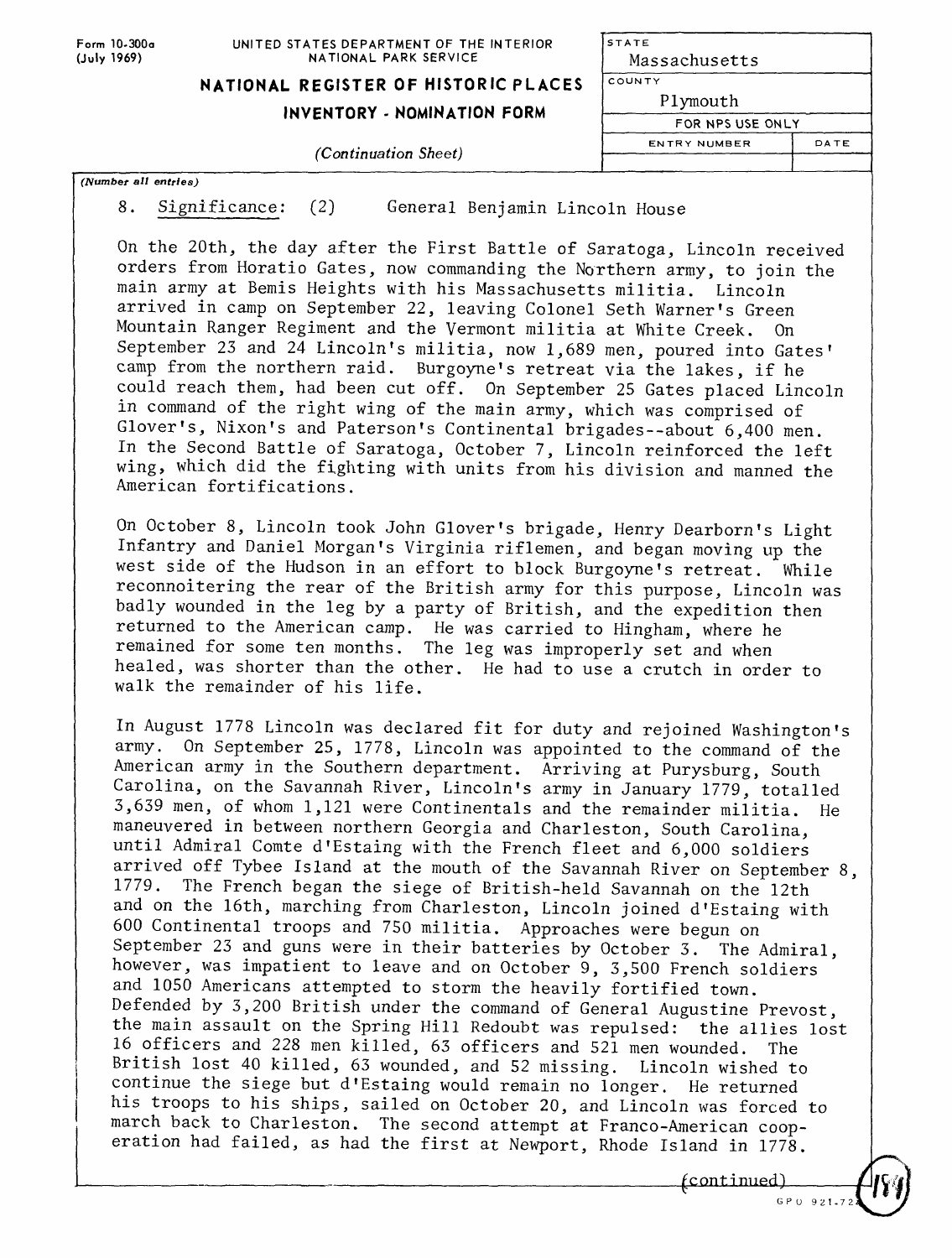| Form 10-300a<br>(July 1969) | UNITED STATES DEPARTMENT OF THE INTERIOR<br>NATIONAL PARK SERVICE | STATE<br>Massachusetts<br>COUNTY<br>Plymouth<br>FOR NPS USE ONLY |      |  |
|-----------------------------|-------------------------------------------------------------------|------------------------------------------------------------------|------|--|
|                             | NATIONAL REGISTER OF HISTORIC PLACES                              |                                                                  |      |  |
|                             | INVENTORY - NOMINATION FORM                                       |                                                                  |      |  |
|                             | <i>(Continuation Sheet)</i>                                       | <b>ENTRY NUMBER</b>                                              | DATE |  |
| (Number all entries)        |                                                                   |                                                                  |      |  |

- 
- 8. Significance: (3) General Benjamin Lincoln House

With the departure of the French fleet, Sir Henry Clinton, the British commander-in-chief, loaded some 8,500 soldiers and 5,000 sailors on the British fleet at New York and sailed for Charleston on December 26, 1779. On February 11, 1780 he landed troops on Johns Island, 30 miles south of Charleston. On March 29, with his army increased to 10,000 men, Clinton crossed the Ashley River north of Charleston in force and broke ground within 1,800 yards of the American defenses on the Neck. By April 8 Charleston was almost completely invested; the only way open for Lincoln was across the Cooper River above Shute's Folly to the mainland east of the river and so north 30 miles to the position at Monck's Corner still held by General Isaac Huger with some 600 men. Lincoln, with about 2,650 Continentals and 2,500 militia, defended the three miles of fortified lines about Charleston. On April 14 Lincoln called his general officers together and told them he regarded the situation as desperate and conteplated evacuation of the city, but no decision was reached. On the same day the British captured and destroyed the American force at Monck's corner. At a council of war held on April 18 members of the Governor's Council told Lincoln that if the Continentals showed any signs of withdrawing, the townspeople would burn their boats, open the gates to the British, and assist them in attacking the American troops before they could get away. Lincoln held out until May 12, 1780. On the night of the 9th the British opened up a tremendous bombardment upon the city with nearly 200 guns. It was a night of horror that broke the spirt of the townsmen, who until now had resisted submission, and they now petitioned Lincoln for surrender. Lincoln then accepted Clinton's terms. The Continental troops were to be prisoners of war. The militia were to be allowed to go to their homes, being regarded with the armed citizens on parole. At eleven o'clock on the morning of May 12, 1780, all the Continental marched out, with colors cased and drums beating a Turkish march, and piled their arms beside the Citadel. The militia followed them later in the day and also gave up their arms. So Clinton took the town, 5,466 Continental, militia, and armed citizens, 391 guns, 5,916 muskets, 15 regimental colors, 33,000 rounds of small arm ammunition, over 8,000 round shot, 376 barrels of powder, all the remaining American vessels, and a great quantity of military stores, at a cost of only 76 men killed and 189 wounded. Lincoln's losses were also light, 89 Continentals killed and 138 wounded. Among the militia there were not more than a dozen casualties. This surrender was one of the greatest disasters suffered by the Americans during the War for Independence.

Lincoln was paroled and allowed to proceed north, but there were delays and he did not reach Philadelphia until July 1780. He asked for a court of inquiry to investigate his conduct at Charleston, but the court was never held and no charges were ever pressed. Returning to his home at

(continued)